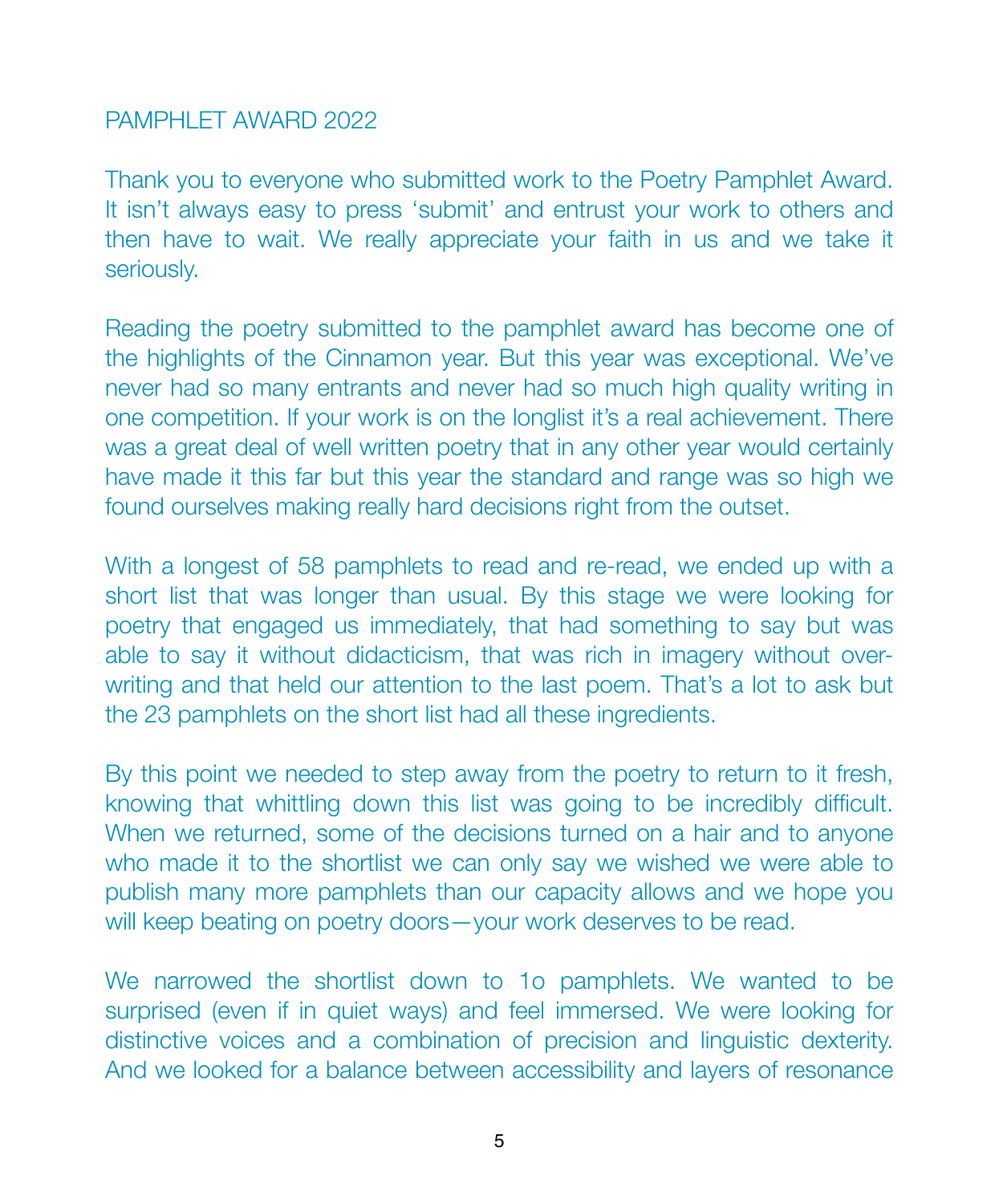that would bear several re-readings, yielding different perspectives on the world. These 10 pamphlets did all this and more so then we were really in trouble.

We sat reading poems aloud, chewing over the impossible-seeming task of judging inventive prose poetry against tight lyrical pieces or innovative concrete pieces against rich imagery or narrative. Inevitably a subjective element enters in to any adjudication and perhaps particularly when the decisions are so finely tuned. And there was also a wider sense of choosing voices we know will fit within Cinnamon Press: we love work that allows the images and story to speak for itself, that layers language and will take risks with form or content or emotion.

But the more we read, the more it seemed impossible to choose only two of these pamphlets for publication. We finally came to the conclusion that next year we will simply have to publish a bumper crop of pamphlets. So after a lot of discussion we settled on four winners.

Huge congratulations to the four poets whose pamphlets will be published next spring:

Yvonne Baker **Tree Light** E A Griffiths **Concrete Sea** Helen May Williams Coed Cae Claer

Alex Josephy **Again behold the stars** 

LONG LIST

Yvonne Baker Anne Bateman Valerie Bence Steve Boorman Sheena Bradley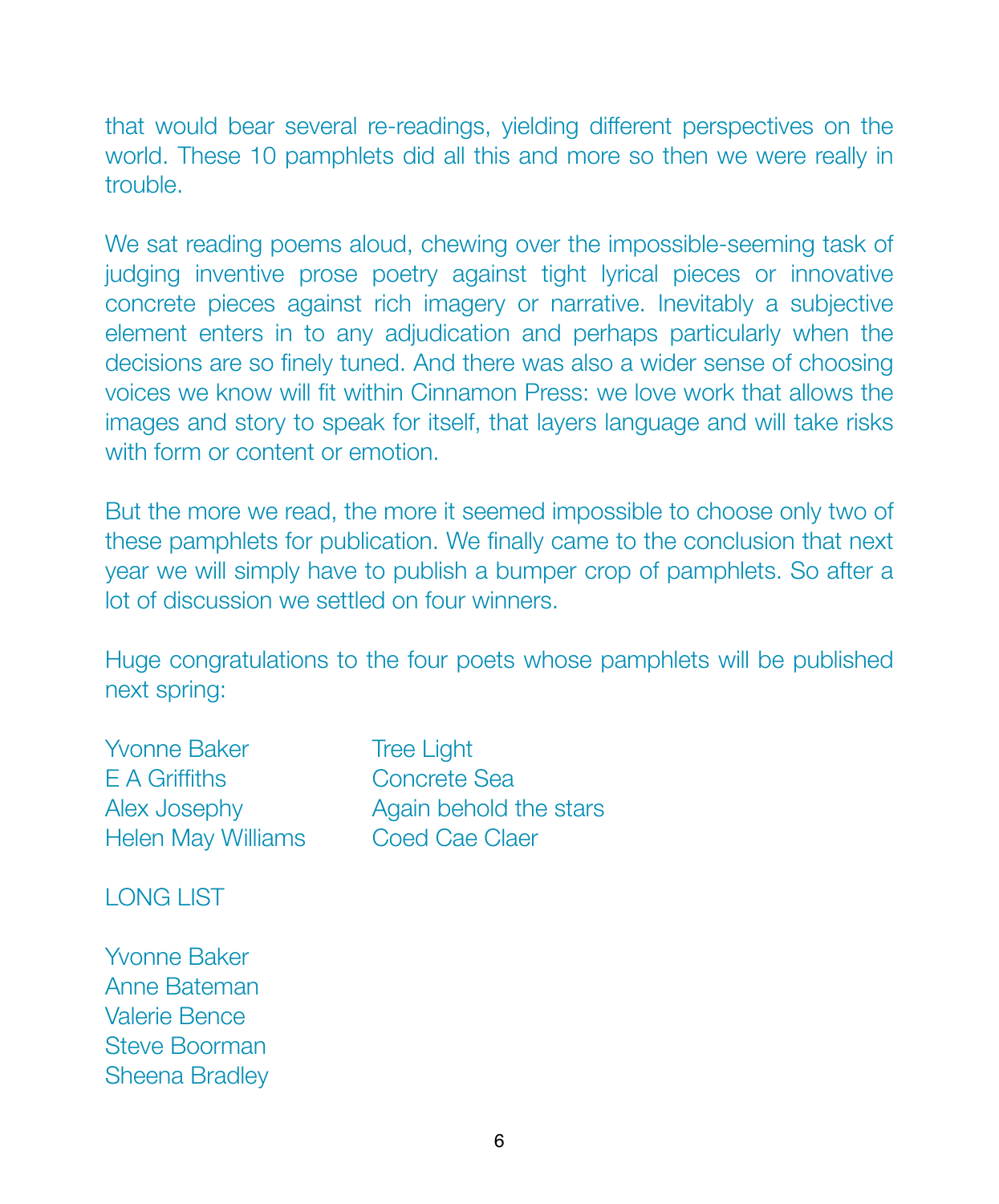Lesley Burt Syliva Cohen Bob Cooper Irene Cunningham Rachel Davies Mair De Gare Pitt Hélène Demetriades Julian Dobson Marilyn Donovan Susan G Duncan Anne Dunford Catherine Faulds Sally Festing Stan Galloway E A Griffiths Anna Gurney Jacqueline Haskell Rebecca Hawkes Kate Hendry Daniel Hinds Christopher M James Mannon James Dana Littlepage Phil Madden Jessica Mayhew Christine Marshall Merryn MacCarthy Joan McGavin Jane McLaughlin Sighle Meehan Janet Olearski Alasdair Paterson Helen Pizzey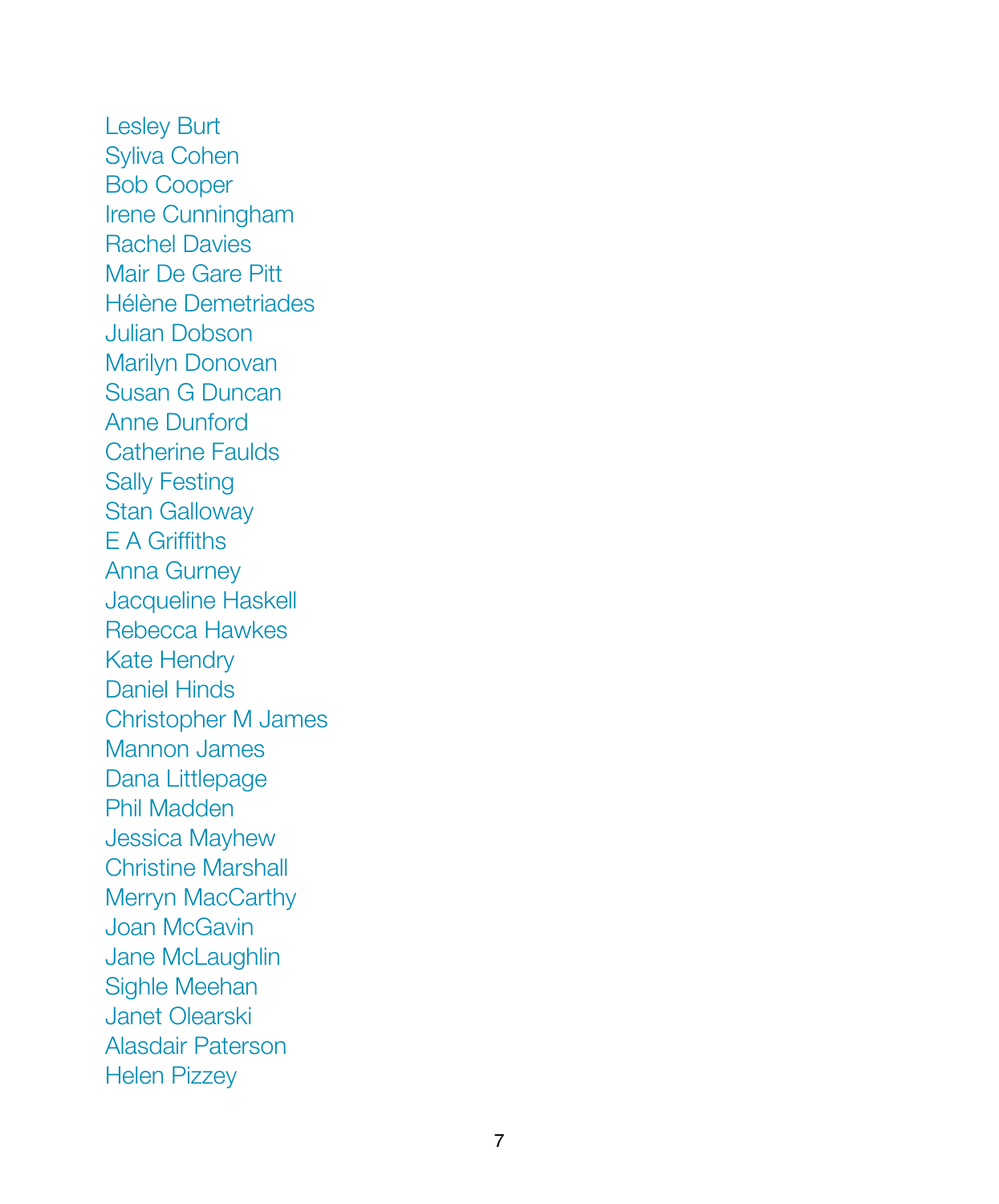Belinda Rimmer Don Rodgers Mark Russell Mark Rutter Sarah Steele Sarah Steele & Helen Pizzey Sarah Salway Helen Scadding Maria Straw-Cinar Norman Sutherland Mary Tate Laura Theis Tony Vowles June Webster Jane Wheeler Helen May Williams Mick Wood Marjory Woodfield Teffy Wrightson

# SHORT LIST

Yvonne Baker **Tree Light** Anne Bateman **Weight for the Winds** Elaine Briggs **Permission to Stray** Julian Dobson What happens at the watershed Catherine Faulds **Bemember to Breather** Stan Galloway **Book ends** E A Griffiths **Concrete Sea** Anna Gurney **Somebody's Daughter** Daniel Hinds **The Young Mariner** Christopher M James Coming into Land Manon James **Notes from a Fucharistic Life**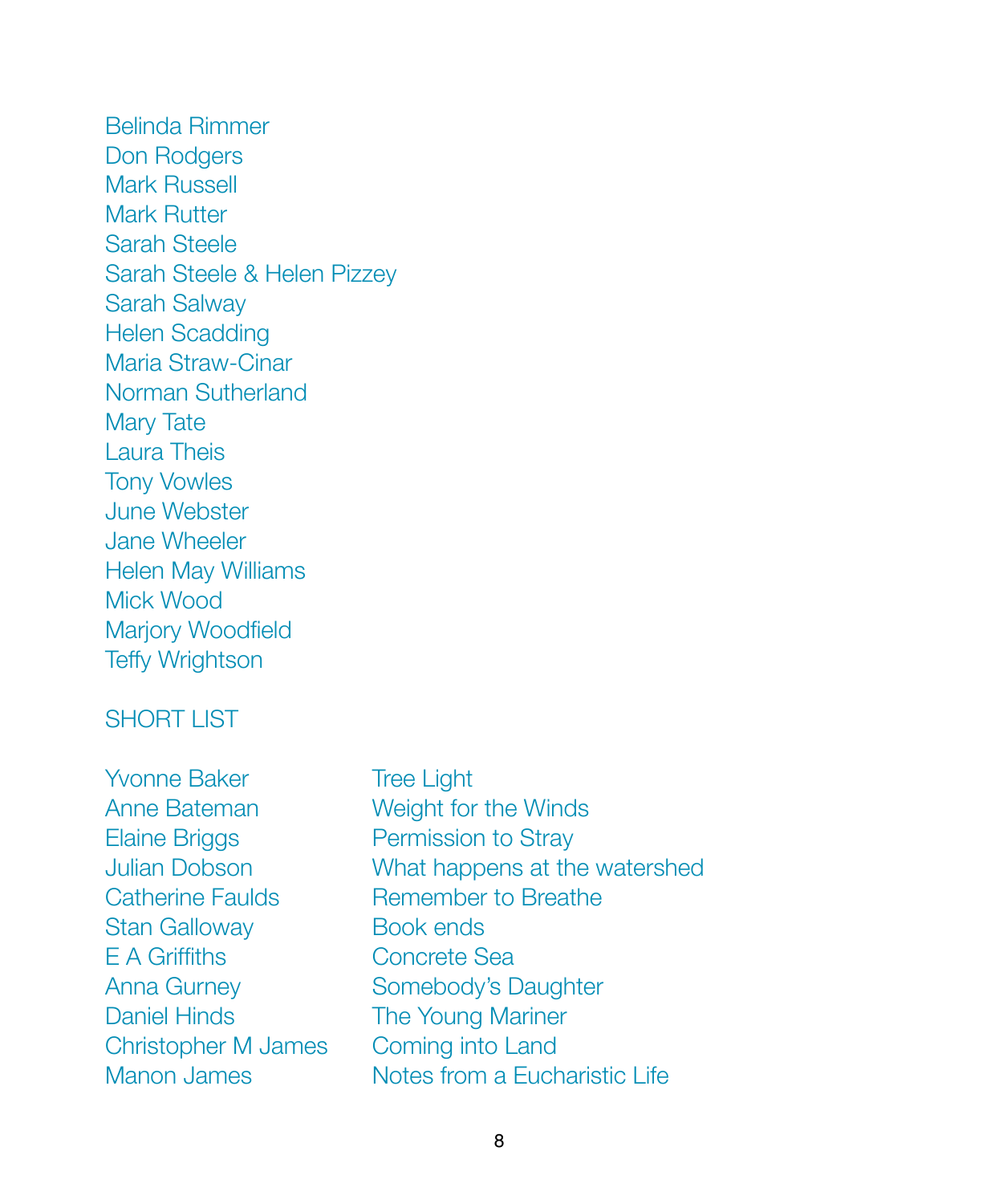Dana Littlepage Motherlode Janet Olearski<br> **After the Fire** Maria Straw-Cinar **Throatlines** Sarah Terkaoui **Splinters** Laura Theis **Manual Manual Manual Manual Manual Manual Manual Manual Manual Manual Manual Manual Manual Manual** Christine Webb Birthright Helen May Williams Coed Cae Claer Marjory Woodfield **Gentle the Sky** 

FINAL 10

Yvonne Baker **Tree Light** Anne Bateman **Weight for the Winds** Elaine Briggs **Dermission to Stray** E A Griffiths **Concrete Sea** Christopher M James Coming into Land Alex Josephy **Again behold the stars** Phil Madden **The Electric Butterfly** Sarah Terkaoui **Splinters** Helen May Williams Coed Cae Claer Christine Webb **Birthright** 

#### **WINNERS**

Yvonne Baker **Tree Light E A Griffiths Concrete Sea** Helen May Williams Coed Cae Claer

Alex Josephy **Again behold the stars** Phil Madden **The Electric Butterfly** Sr. Sally Witt Claiming light and darkness & The Earth is All Stones

Alex Josephy **Again behold the stars**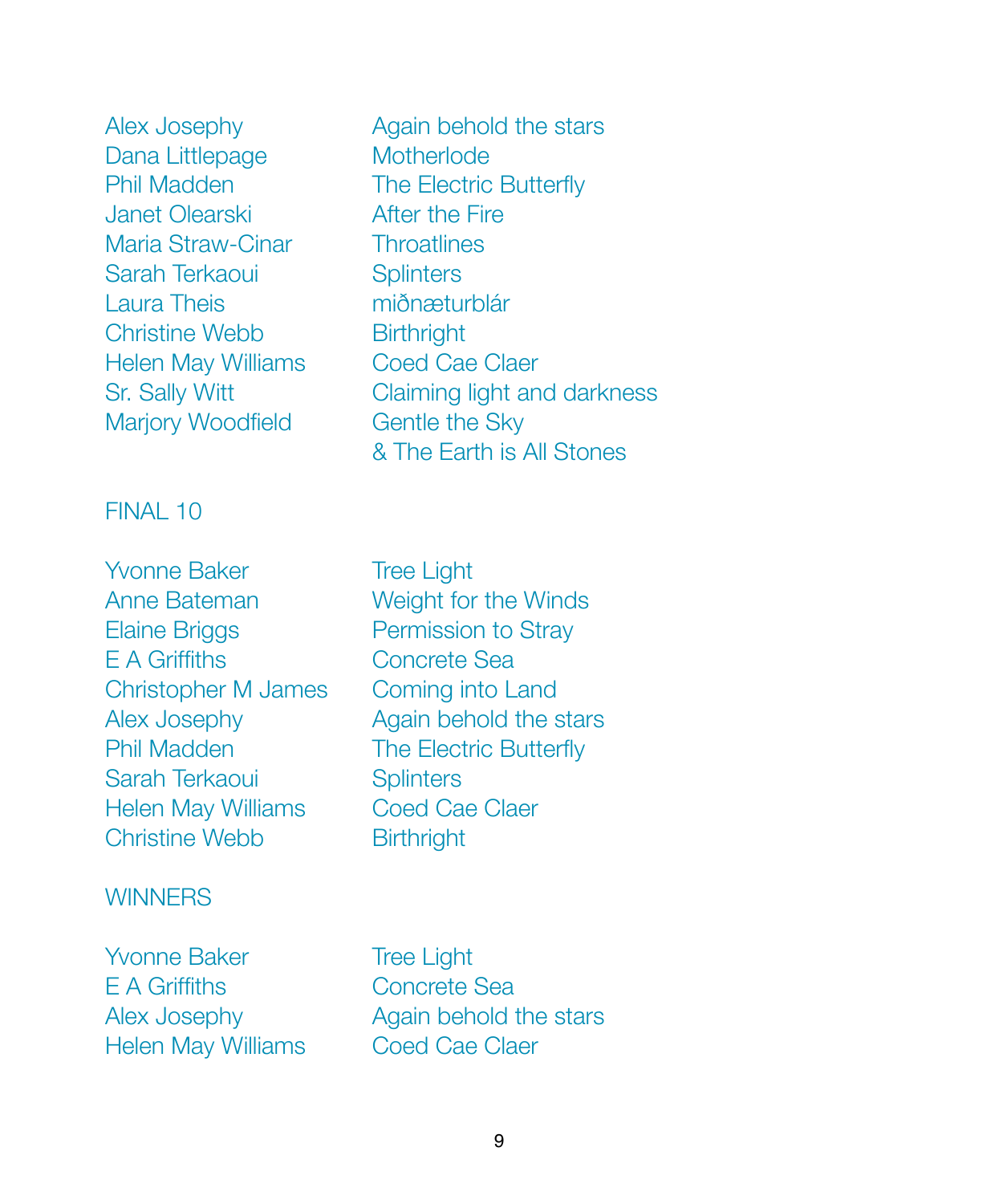#### What we loved about these pamphlets

# Yvonne Baker's *Tree Light*

From its tentative first word ('perhaps') to the final phrase, realising 'here is no journey / only attending to stones— / like a story told yet again / by an old friend', the reader is completely taken in to a woodland, alive with quiet yet profound epiphanies about the way we live and die and the way we might weave narratives that change this story. In this liminal place, which is both a real woodland and an internal space, we learn that 'What matters is the silence that encircles you,…' And we find in that silence a liturgy of the natural world we too often forget we are part of. Lyrical and beautiful, Yvonne Baker's poetry relies on the deceptive simplicity of acute observation to transport us to a space that loops through time and memory, allowing us to ask questions without the need to fill in the answers. The tone is thoughtful and enquiring, and every word adds impact to this tightly woven collection.

# E A Griffiths' *Concrete Sea*

One of the things we delight in seeing when we read work for the literary awards is the willingness to take risks with form and to push the reader's expectations of what a poem might be. E A Griffiths does this in two distinct ways within one cohesive, tightly written collection with *Concrete Sea*. The lyrical pieces in this pamphlet are tiny, elliptical, often heart-breaking and utterly located in a sense of place that is at once home and yet the terrain of struggle. Drawing on Welsh tradition and the complexity that spins from needing to learn your native language so that even when it becomes fluent it never becomes the language of dream, the collection opens a dialogue with concrete poetry. It's a move that allows words to fragment, names to partially mirror themselves, breath to expand the possibilities of the poem on the page. The concrete poetry in this collection is as serious as a funeral, or electric shock therapy, yet it is also playful, generous and expansive.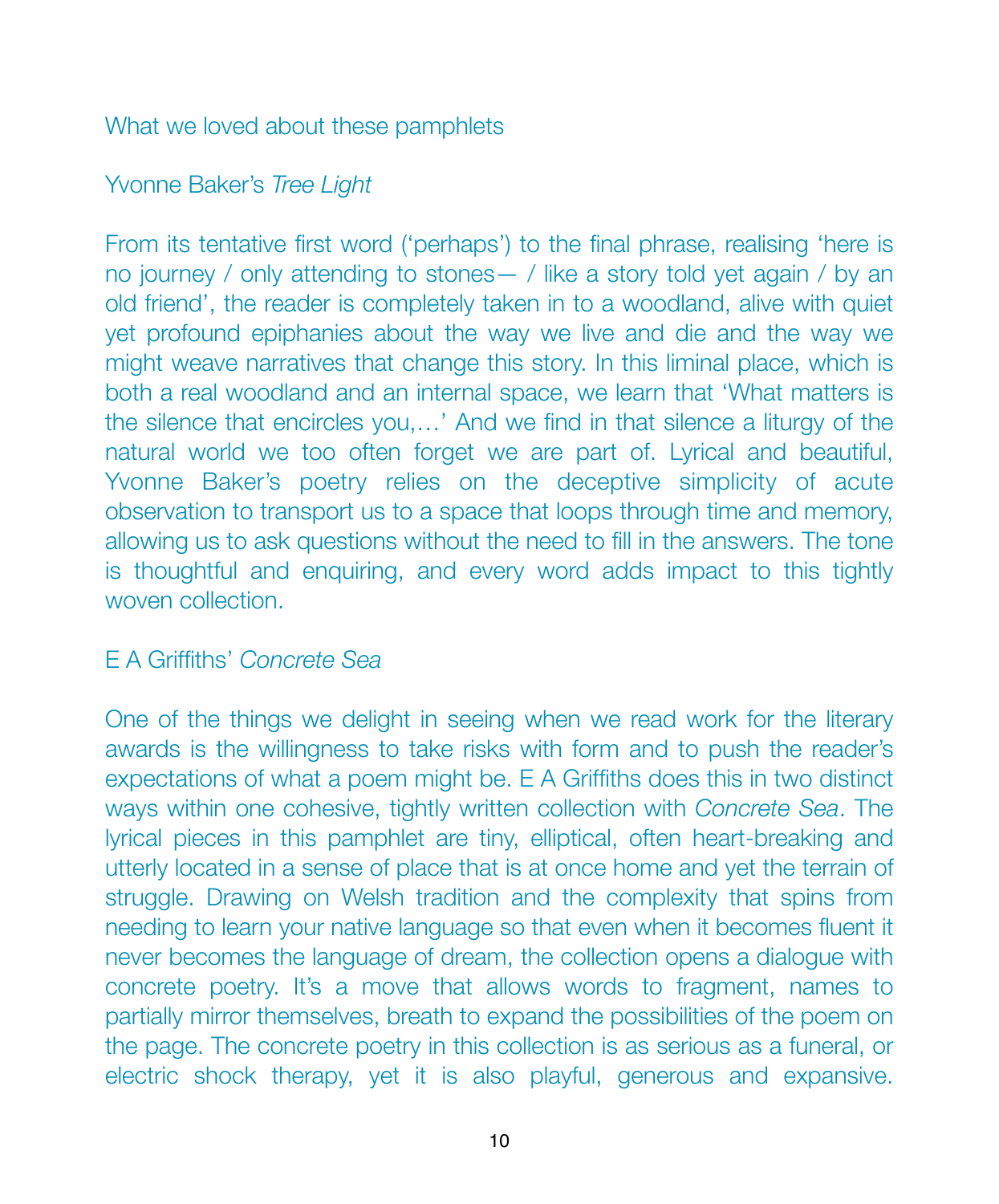Bringing the forms of lyric and concrete poetry together adds a whole other dimension, one that invites us to feel into the experiences of these poems and to emerge with the sense of another's heart-print.

#### Alex Josephy's *Again behold the stars*

Set in winter 1553 in a small Italian hill town under siege, the people are hugely outnumbered, but their town, with its fortress walls, has never been taken in war and these people have uncommon endurance. It's a story that could have been laboured, that in other hands might have been over-told, laden with too much commentary. But Alex Josephy inhabits the place and people with exquisitely-phrased precision. Told in the voices of women, including a chorus, a nearby mountain and the fortress herself, the uniting voice of the pamphlet is a girl, through whose eyes we see the minute details of life under immense stress and feel the nuances of loss, hunger and uncertainty. This is an intense immersion into a lockdown that challenges all the senses, one utterly different from the modern experience of lockdown in the pandemic, yet also hauntingly resonant with it. Most vitally, the empathy evoked reaches us across almost five centuries, making us care in the present.

#### Helen May Williams' *Coed Cae Claer*

Prose poetry has the ability to interrogate a single thought or subject with razor sharp precision. Haiku is able to condense an observation that pivots into epiphany. The haibun form combines these two with parallel pieces that resonate without one explaining the other or one being merely a continuation of something begun in another form. The juxtaposition sets up layers of internal dialogue that shimmer with possible meanings and depth without anything ever being spelled out. It's a form that demands formidable control and observation and when it works it is evocative and gives the reader an extraordinary sense of how we hold paradox together and live in its domain. In *Coed Cae Claer* (Clear Field Trees) it most certainly works.